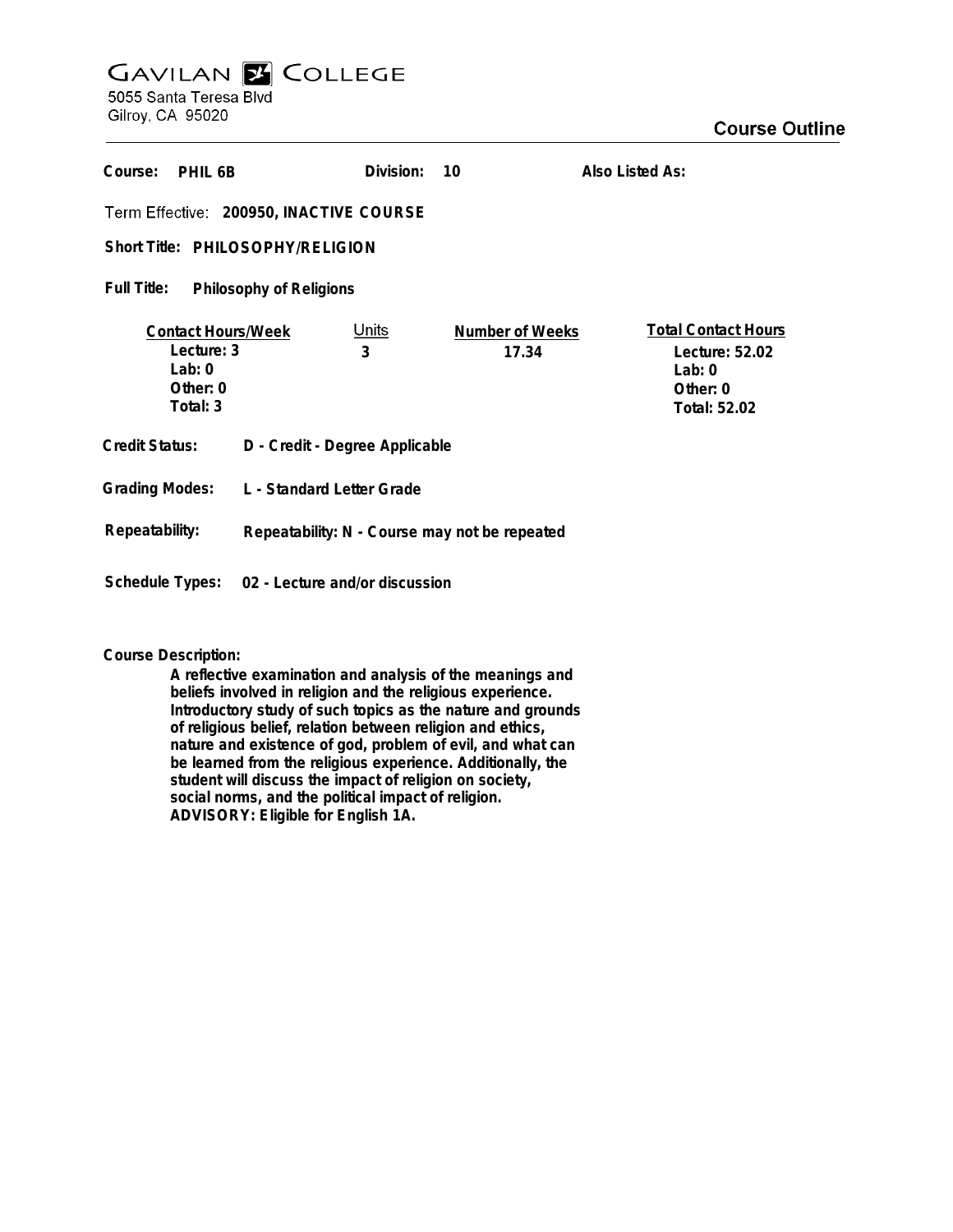**ARTICULATION and CERTIFICATE INFORMATION Associate Degree: GAV C2, effective 200670 GAV E2, effective 200670 CSU GE: CSU C2, effective 200670 IGETC: IGETC 3B, effective 200670 CSU TRANSFER: Transferable CSU, effective 200670 UC TRANSFER: Transferable UC, effective 200670 PREREQUISITES:**

**COREQUISITES:**

**STUDENT LEARNING OUTCOMES: 1. Determine a religious thesis, its methodology, and means of transmission to community ILO: 1.2.7.3 Measure: quizzes, exams, creative writing 2. compare different forms of the divine ILO: 2, 4, 7 Measure: quizzes, exams, creative writing 3. Determine the components of a mystical experience versus a nonmystical yet spiritual experience, if any difference at all exists ILO: 1,2,4, 5, 7 Measure: quizzes, creative writing, exams 4. Articulate religious language and its meaning in context ILO: 1, 2, 7 Measure: quizzes, creative writing, exams 5. Determine the difference between faith and the logic of reason ILO: 1, 3, 4, 7 Measure: quizzes, exams TOPICS AND SCOPE: Inactive Course: 12/08/2008 3 Hours Introduction to the topic of religion and philosophy. STUDENT PERFORMANCE OBJECTIVE: understanding philosophy and religion as distinct subject matters. HOMEWORK.: Essay on defining religion 6 Hours Topic: Divine Reality, Chap. 1 of text. STUDENT PERFORMANCE OBJECTIVE: The student will come to learn of the various forms of divine reality from the monotheistic, Absolute Brahman, the Vibrant Void, the Tao, Polytheism, Henotheism, Speculative metaphysics, and the like. HOMEWORK: write a creative essay in which you design a cosmogony (creation) story of your own. 6 Hours Arguments for a Divine Reality, Chap. 2. STUDENT PERFORMANCE OBJECTIVE: the students will see how as humanity grew more "literate"**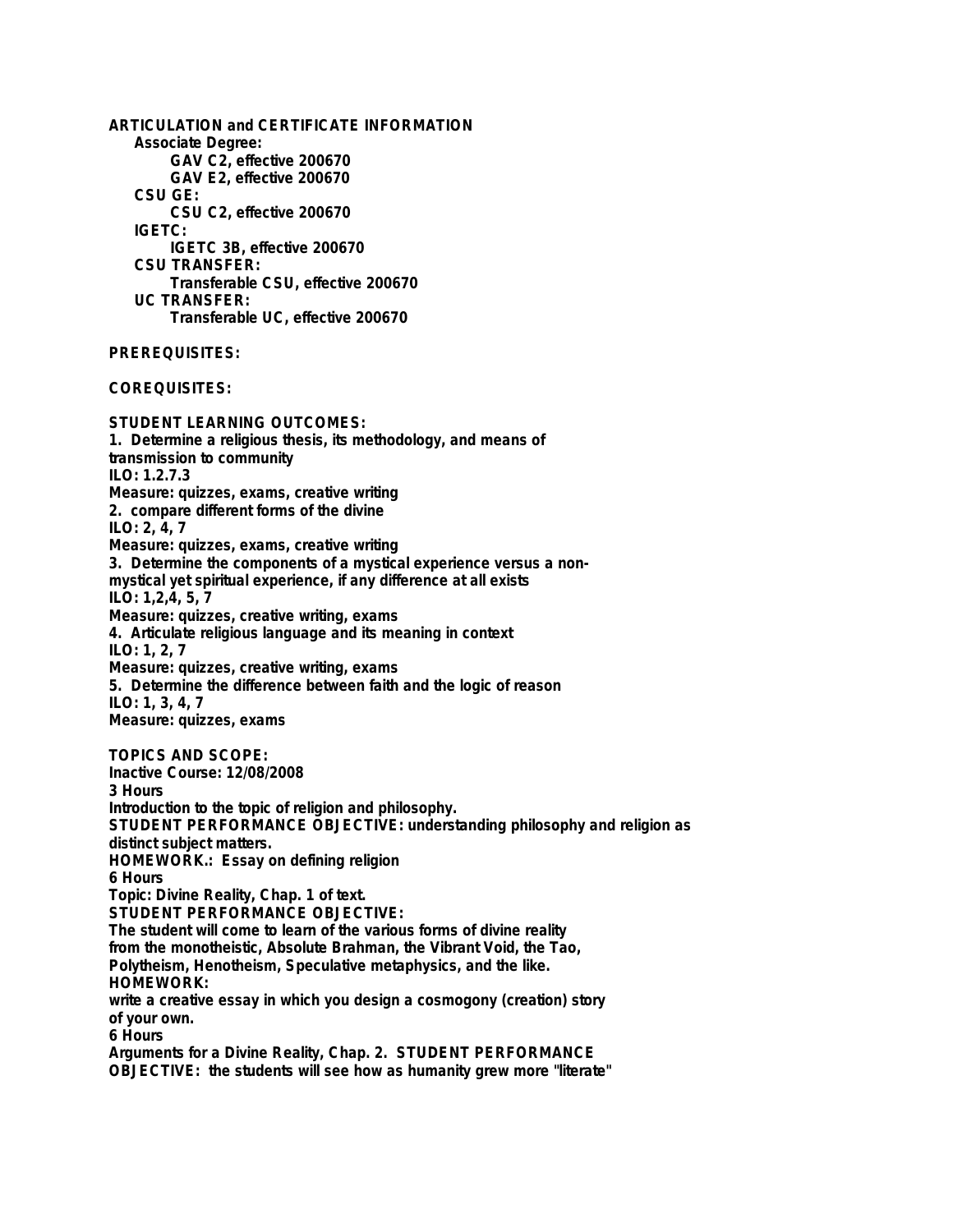**the arguments for divine existence rested on words and arguments stemming from logic. HOMEWORK: students will develop an argument for the proof or disproof or agnostic evidence of the existence of a higher power using the tools from class. 6 Hours Mystical Experience, chap 3. STUDENT PERFORMANCE OBJECTIVE: The student will come to understand that the religious experience is not always explicable and often comes about while under the influence of a toxin or in a trance state. HOMEWORK. Describe a personal mystical or magical experience. 3 Hours Religion Debunked: Chap 4. STUDENT PERFORMANCE OBJECTIVE: Students will learn of the arguments given against religion and how religions around the globe have dealt with them HOMEWORK Test 1. 6 Hours Existence of Evil: Chap 5. STUDENT PERFORMANCE OBJECTIVE: Students will discover the vast array of arguments given for the existence of evil in the world. HOMEWORK: students will write a creative essay describing modern versions of evil and an attempt to explain why it was possible to exist in the world untouched and unstopped. 3 Hours Religious Language: Chap 6. STUDENT PERFORMANCE OBJECTIVE: Students will acquire a vast array of religious language used to describe everything from the traditionally holy to the profane. Test 2 to follow 6 Hours Faith against Reason: Chap 7. STUDENT PERFORMANCE OBJECTIVE: Students will begin to see how arguments for religion, particularly in the West have taken a particularly logically, earthly turn. They will read a vast amount of Mediaeval literature on the subject. IN Class Project: Trial of Galileo. HOMEWORK: Try to discern whether they argue things based on faith (emotion) or reason (logic) in general. It is a creative writing assignment. 6 Hours Religion and Ethics: Chap 8: STUDENT PERFORMANCE OBJECTIVE: Students will see how ethics and religion work hand and hand. They will use this time to go through a variety of ethical arguments, e.g. deontology and utilitarianism, along with egoism and determine how these arguments can be brought forth from the theorists religious standpoint. Class Project: Darwin on Trial. and Cloning on Trial. Test 3 after this 6 Hours Personal Destiny: Chap 9: STUDENT PERFORMANCE OBJECTIVE: Students will investigate arguments into whether their existence is pre-planned**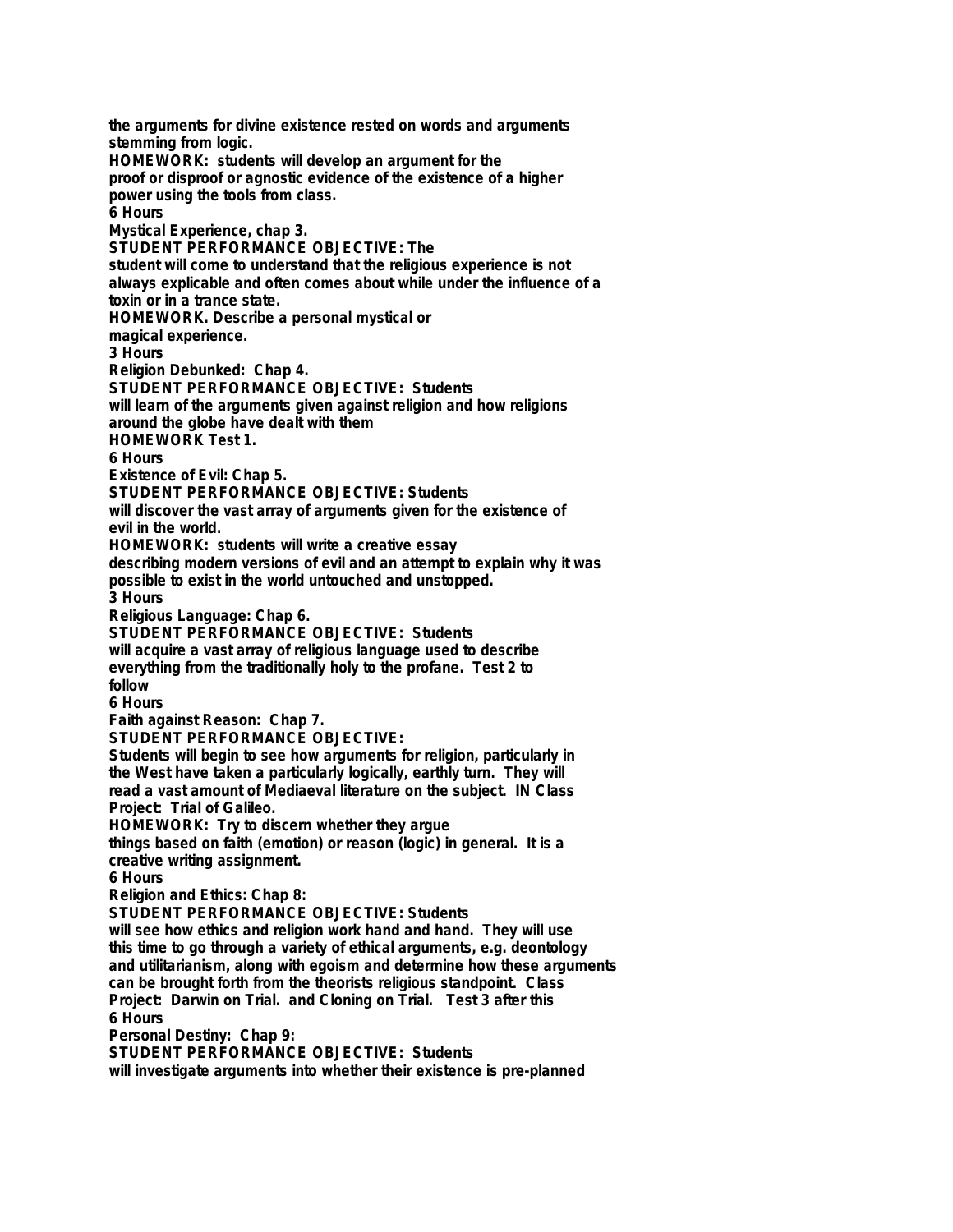**or they have free will. HOMEWORK: creative writing assignment on their position on the matter 3 Hours Religious Pluralism: Chap 10: STUDENT PERFORMANCE OBJECTIVE: Students will see how many countries have religious pluralism and live in harmony while other countries and religions ask for devotion toward one faith. HOMEWORK: creative writing assignment on tolerance. 2 Hours Final Exam Included in content section.**

**METHODS OF INSTRUCTION: Lecture/seminar, student presentations/projects, Socratic dialogue, creative essays, weekly quizzes. METHODS OF EVALUATION: The types of writing assignments required: Written homework Essay exams The problem-solving assignments required: Quizzes Exams Other: creative writing projects The types of skill demonstrations required: Other: mock trials The types of objective examinations used in the course: True/false Other: short answers Other category: creative projects The basis for assigning students grades in the course: Writing assignments: Problem-solving demonstrations: 35% - 50% Skill demonstrations: 5% - 10% Objective examinations: 15% - 20% Other methods of evaluation: 5% - 20%**

**REPRESENTATIVE TEXTBOOKS: Phillips, "Globalism in Philosophy of Religions", Harcourt Brace, (2000), or other appropriate college level text. Reading level of text: 13/14 grade. Verified by: emh**

**SUPPLEMENTAL DATA: Basic Skills: N Classification: A Noncredit Category: Y Cooperative Education: Program Status: 1 Program Applicable Special Class Status: N CAN: CAN Sequence: CSU Crosswalk Course Department: PHIL CSU Crosswalk Course Number: 6B**